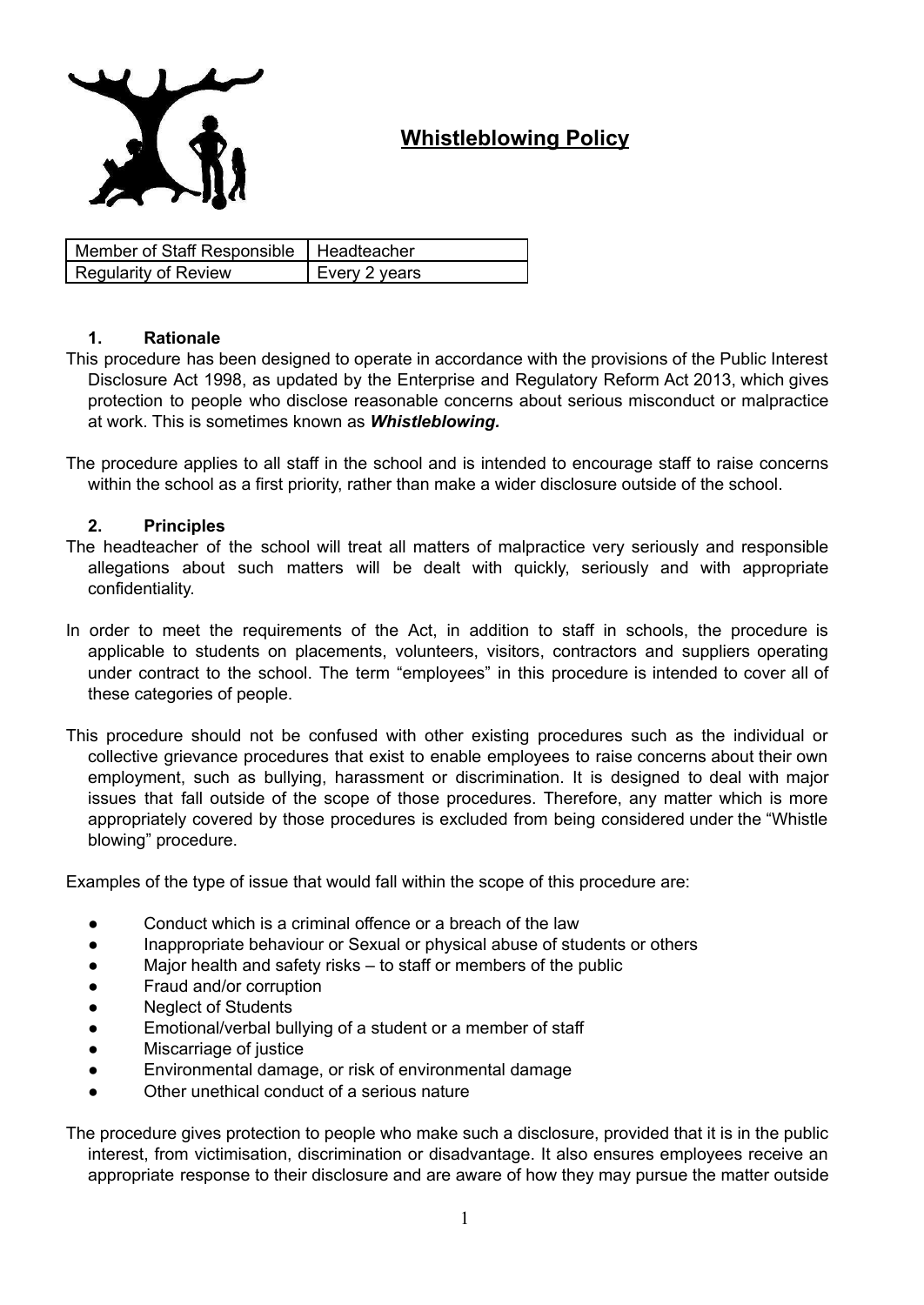of the school if this response is not satisfactory. It is acknowledged that there are some circumstances in which there may be a statutory requirement to report information to an external agency, such as the police.

Disclosures made under this procedure are likely to be of a sensitive nature and all parties should preserve confidentiality at all times.

### **3. Practice**

### **Representation**

- Employees are entitled to representation by a representative or a 'work colleague', who will normally be another employee, at any meetings or interviews that are held in relation to the disclosure made. Employees should specify that they are making a disclosure under this procedure.
- The individual manager hearing the disclosure is encouraged to take advice from an appropriate service that the school subscribes to, such as the school's external and/or legal advisors.

#### **4. Time limits**

- There are no time limits on raising concerns under this procedure, but they should be raised at the earliest practicable opportunity, since delays in making a disclosure may prevent a full investigation from taking place. Where time limits are included within this procedure, they are there to ensure that disclosures are dealt with as quickly as possible, and to ensure that there is a prompt initial response from management.
- The investigation that takes place after a disclosure is made is not time limited, but will be conducted as quickly as possible within the circumstances of the disclosure.

#### **5. Unfounded allegations**

- If an allegation is found to be unfounded, i.e. no evidence or proper basis that supports the allegation being made, but the employee has made the allegation in good faith; no action will be taken against the employee. However, employees who make allegations maliciously, frivolously or for personal gain may face disciplinary action.
	- Unsubstantiated: An unsubstantiated allegation means that there is insufficient identifiable evidence to prove or disprove the allegation. The term, therefore, does not imply guilt or innocence.
	- Malicious: The term 'malicious' implies that an allegation, either wholly or in part, has been made with a deliberate intent to deceive or cause harm to the person subject to the allegation. For an allegation to be classified as malicious, it will be necessary to have evidence to prove the intention to cause harm. Care should be taken in dealing with such allegations, as some facts may not be wholly untrue. Some parts of an allegation may have been fabricated or exaggerated but elements may be based on truth.
- Under the 2013 amendment to the Public Interest Disclosure Act 1998, tribunals have the power to reduce compensation by up to 25% for detriment or dismissal relating to a protected disclosure that was not made in good faith.

#### **6. Procedure**

#### **Step 1 - Raising a concern**

In the first instance, concerns under this procedure should be raised with the headteacher who should then deal with the problem as quickly as possible. In cases of sexual or physical abuse of a student by a member of staff, this should be reported immediately to the Head Teacher. If the employee believes it is not appropriate to raise the matter with the Head Teacher, they may approach the Governance Advisory Board.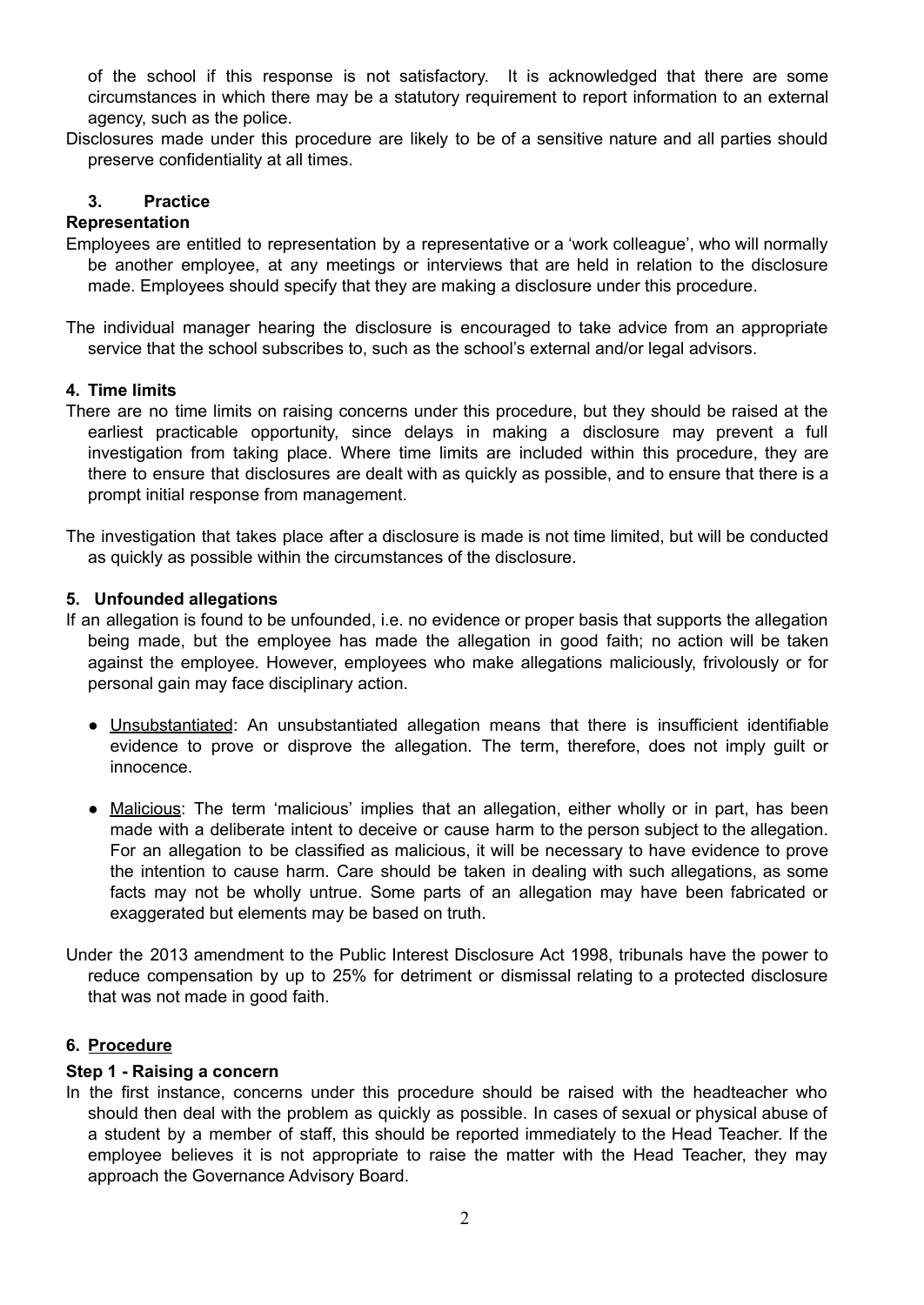- Within ten working days of a concern being raised, headteacher hearing the concern will write to the employee to acknowledge that the concern has been received. They should also indicate what initial steps they intend to take to deal with the matter and, where possible, provide an estimate of the time it will take to provide a final response.
- Concerns may be raised orally or in writing, although written submissions are preferred wherever possible. These disclosures should provide as much information as possible about the matter, including dates, individuals involved, other possible sources of information, etc. Employees must be able to demonstrate to the person hearing the disclosure that there are reasonable grounds for making the allegations.
- Although employees who wish to make an anonymous disclosure may do so, it may be important for the investigating manager to know the source of the information for a full and appropriate investigation to be possible. Furthermore, the Head Teacher would need to take into account the nature and credibility of an allegation before deciding whether to proceed with an investigation. However, employees should be re-assured that all disclosures will be treated in confidence and every effort will be made to preserve anonymity. The Act provides protection against victimisation of anyone who makes a protected disclosure in good faith.

#### **Step 2 – Determine whether it is a Protected Disclosure**

- Following a disclosure made under this procedure, the person who has received the concern must determine whether the disclosure is a 'qualifying disclosure' under the Act, by considering the following:
	- Whether any information was actually disclosed, as opposed to opinion only, to the employer (or relevant person);
	- Whether the employee believed that the information tended to show that one of the matters in the Act has occurred, is occurring or is likely to occur (see below); and
	- Whether that belief was reasonable.

The following is a list from the Act showing qualifying disclosures, which, if a person discloses them having reasonable belief of their validity, would be a protected disclosure under the Act.

- (a) that a criminal offence has been committed, is being committed or is likely to be committed,
- (b) that a person has failed, is failing or is likely to fail to comply with any legal obligation to which they are subject,
- (c) that a miscarriage of justice has occurred, is occurring or is likely to occur,
- (d) that the health or safety of any individual has been, is being or is likely to be endangered,
- (e) that the environment has been, is being or is likely to be damaged, or
- (f) that information tending to show any matter falling within any one of the preceding paragraphs has been, is being or is likely to be deliberately concealed.
- If the above criteria are met, the disclosure will qualify as a protected disclosure, and the following procedure will apply. If the criteria are not all met, the disclosure will not meet the conditions of the Act, but if the employee's disclosure was made in good faith, investigations should still take place into the allegations, and the employee should not be discriminated against because they have raised such an allegation. If it is found that the disclosure was made for malicious purposes or for personal gain, the school should deal with this under the disciplinary procedure.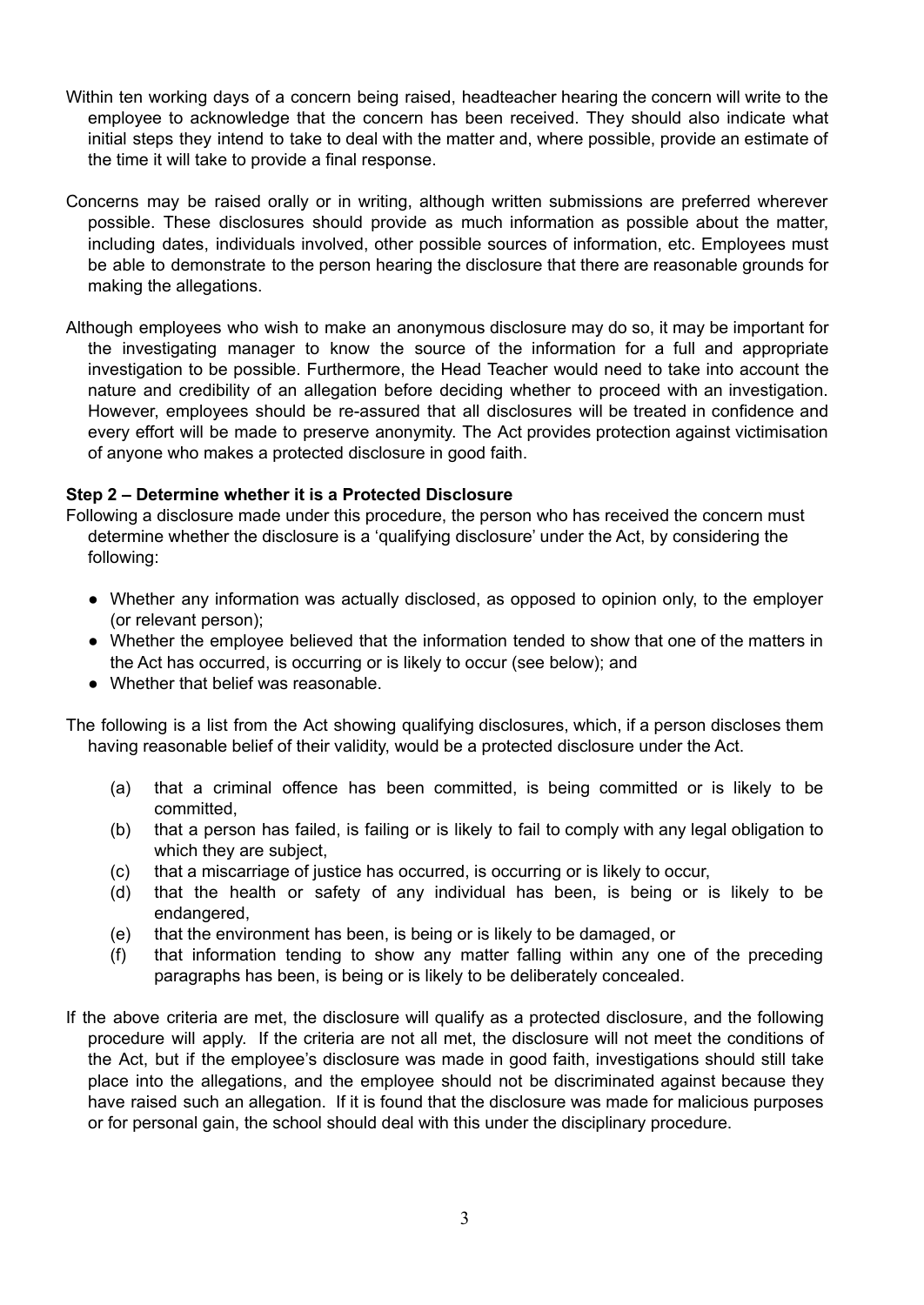#### **Step 3 - Investigation**

A preliminary investigation will need to be undertaken to establish whether the allegation could actually have occurred, be occurring or be likely to occur in the future. The investigation is not, at this stage, to determine whether the allegation has actually occurred, but to determine the facts of the case (e.g. was the alleged individual actually where they were purported to be, what does the evidence show). The person making the disclosure will not have a say in how it is dealt with.

Allegations that have some foundation to them should be followed up with a full internal investigation, which may result in one or more of the following:

- No case to answer
- Disciplinary action taken against the individual
- Referral to Social Services or the Police, or other relevant organisation
- If the allegations are found to be unfounded (no evidence or proper basis that supports the allegation), or unsubstantiated (can neither be proven nor disproven), no action need be taken by the school, although it would be pertinent to determine why the employee felt the need to raise the allegation in the first place, e.g. is there a training need within the school?
- If it is found that the allegation was made for malicious purposes or for personal gain, the school should deal with this under the disciplinary procedure.

#### **Step 4 - Communication**

- Subject to legal constraints and the need to protect the rights of individuals, the employee raising the concern will be informed of the outcome of any investigation at the earliest practicable opportunity, to reassure them that appropriate action has been taken. Such information will not include confidential details about formal action taken against another employee.
- For reasons of sensitivity and confidentiality, all communications with an employee who takes action under this procedure will be sent to their home address, unless an alternative arrangement has been mutually agreed.

#### **Step 5 - Taking the matter to the Governance Advisory Board**

- In the event that an employee feels that their concerns have not been resolved through the above process, they may write to the Secretary of the Governance Advisory Board, if they have not already been involved, outlining their concern, the action taken to date and the reasons for their dissatisfaction.
- Within 10 working days of a concern being raised, the Secretary of the Governance Advisory Board will write to the employee to acknowledge that the concern has been received and indicate when the Board will meet to discuss the matter, as well as providing an estimate of the time it will take to provide a final response. The Secretary of the Board will then inform the employee of the outcome of this process on the same basis as required of the manager above.

#### **Step 6 – Taking the matter further**

- In the event that the matter cannot be satisfactorily resolved within the school, the employee may escalate their concerns further. Employees can raise their concerns, as appropriate, subject to the concern being a protected disclosure in the public interest (see step 2), with any of the following:
	- A local Member of Parliament
	- A Government minister
	- A legal adviser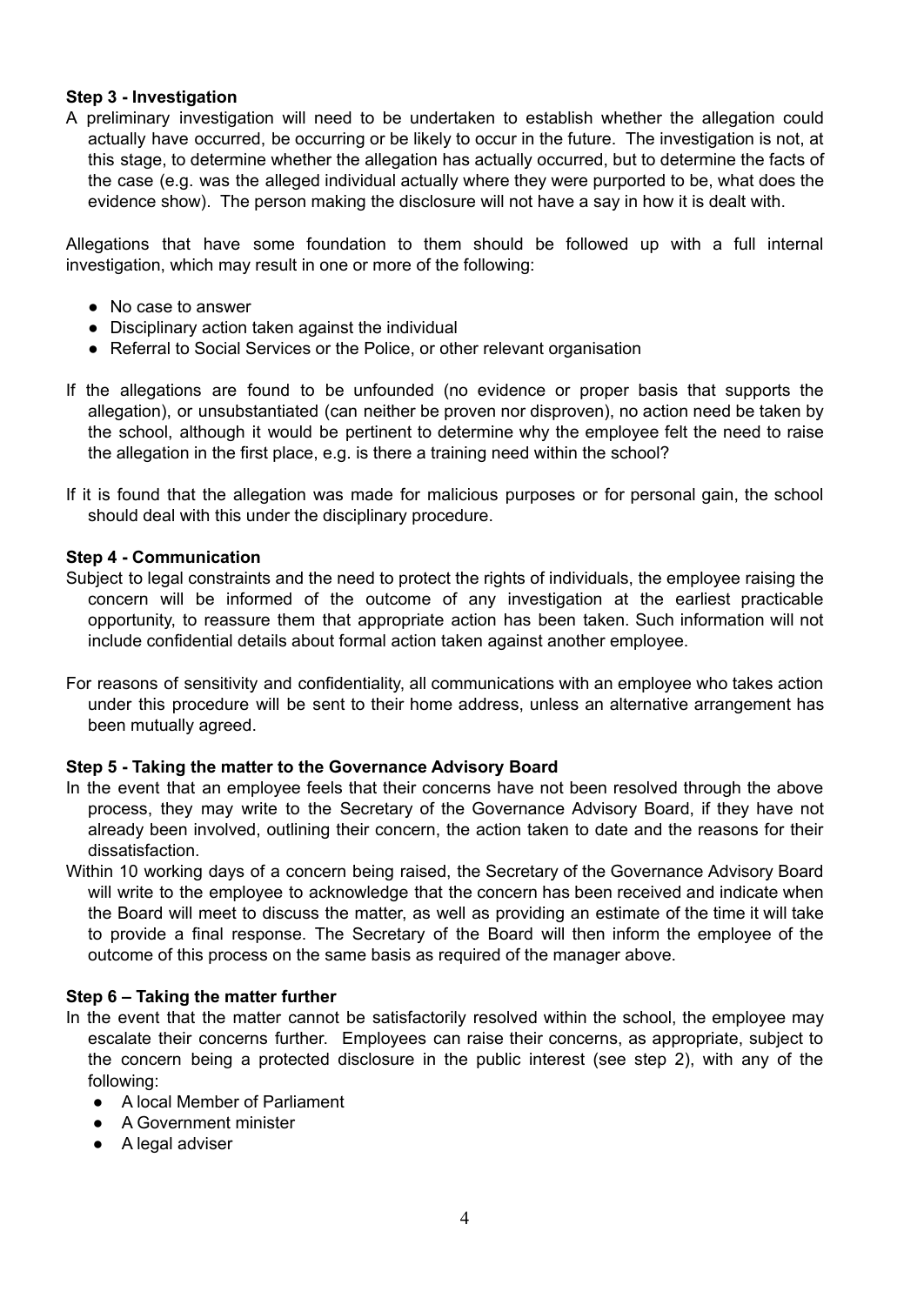A 'prescribed person' as designated by the Act:

- o Her Majesty's Chief Inspector of Education, Children's Services and Skills, OFSTED, tel. 0300 123 3155, E-mail: [whistleblowing@ofsted.gov.uk](mailto:whistleblowing@ofsted.gov.uk)
- o The Secretary of State for Education, Tel: 0370 000 2288, Website: [www.gov.uk/contact-dfe](http://www.gov.uk/contact-dfe)
- o The Office of the Children's Commissioner, Tel: 020 7783 8330, Email: [info.request@childrenscommissioner.gsi.gov.uk](mailto:info.request@childrenscommissioner.gsi.gov.uk)
- o The National Society for the Prevention of Cruelty to Children, tel. 020 7825 2500, E-mail: [help@nspcc.org.uk](mailto:help@nspcc.org.uk)
- o The Information Commissioner (for disclosures relating to data protection), Tel: 0303 123 1113, Email: [casework@ico.org.uk](mailto:casework@ico.org.uk)
- o The Office of Qualifications and Examinations Regulation, OFQUAL (for disclosures relating to matters in relation to which OFQUAL exercise functions under the Apprenticeships, Skills, Children and Learning Act 2009, Tel: 0300 303 3344, Email: [whistleblowing@ofqual.gov.uk](mailto:whistleblowing@ofqual.gov.uk)
- o The Environment Agency (for disclosures relating to actual harm or risk of harm to the environment), Tel: 03708 506 506, Website: [www.gov.uk/environment-agency](http://www.gov.uk/environment-agency)
- o The Health and Safety Executive, Tel: 0300 003 1647, Online form: [www.hse.gov.uk/contact/concerns.htm](http://www.hse.gov.uk/contact/concerns.htm)

Employees can only make a disclosure to a prescribed person if they:

- Reasonably believe the information is substantially true
- Reasonably believe they are disclosing the issue to the appropriate person or body
- In taking their concern outside of the school, employees must ensure that, as far as possible, the matter is raised without personal information relating to other employees, or confidential information about unrelated matters, being disclosed. An employee who approaches an accredited legal advice centre, e.g. Public Concern at Work (0207 404 6609 or [www.pcaw.org.uk](http://www.pcaw.org.uk)) or Citizens Advice Bureau, must not breach the duty of confidence in this procedure to the Chair of Governors and School Manager.
- For reasons of sensitivity and confidentiality, all communications with an employee who takes action under this procedure will be sent to their home address, unless an alternative arrangement has been mutually agreed.

#### **8. Failure to follow this procedure**

- Any employee who unreasonably and without justification raises such issues on a wider basis, such as with the media (including social media), without following the steps and advice in this procedure may be liable to disciplinary action. It should also be noted that in accordance with the Public Interest Disclosure Act 1998, whistle blowers reporting their concern to the media lose their whistleblowing law rights.
- All staff will be given refresher training on this policy annually at the start of the academic year. New starters after this will receive training as part of the induction process.

### **9. Further guidance**

Employees who require further guidance or confidential advice on whistleblowing can contact:

- the Advisory, Conciliation and Arbitration Service (ACAS) on 0300 1231100 (Monday to Friday, 8am to 6pm)
- the whistleblowing charity Protect (formerly Public Concern at Work) on 020 7404 6609 or 020 3177 2520 or via e-mail at [whistle@protect-advice.org.uk](mailto:whistle@protect-advice.org.uk)
- their trade union, if applicable.

### **10. Monitoring of Policy and Practice**

The effectiveness of this policy and its procedures will be monitored by the Head teacher after each case that has been brought to her attention and its effectiveness reported to the Chair of Governors and Headteacher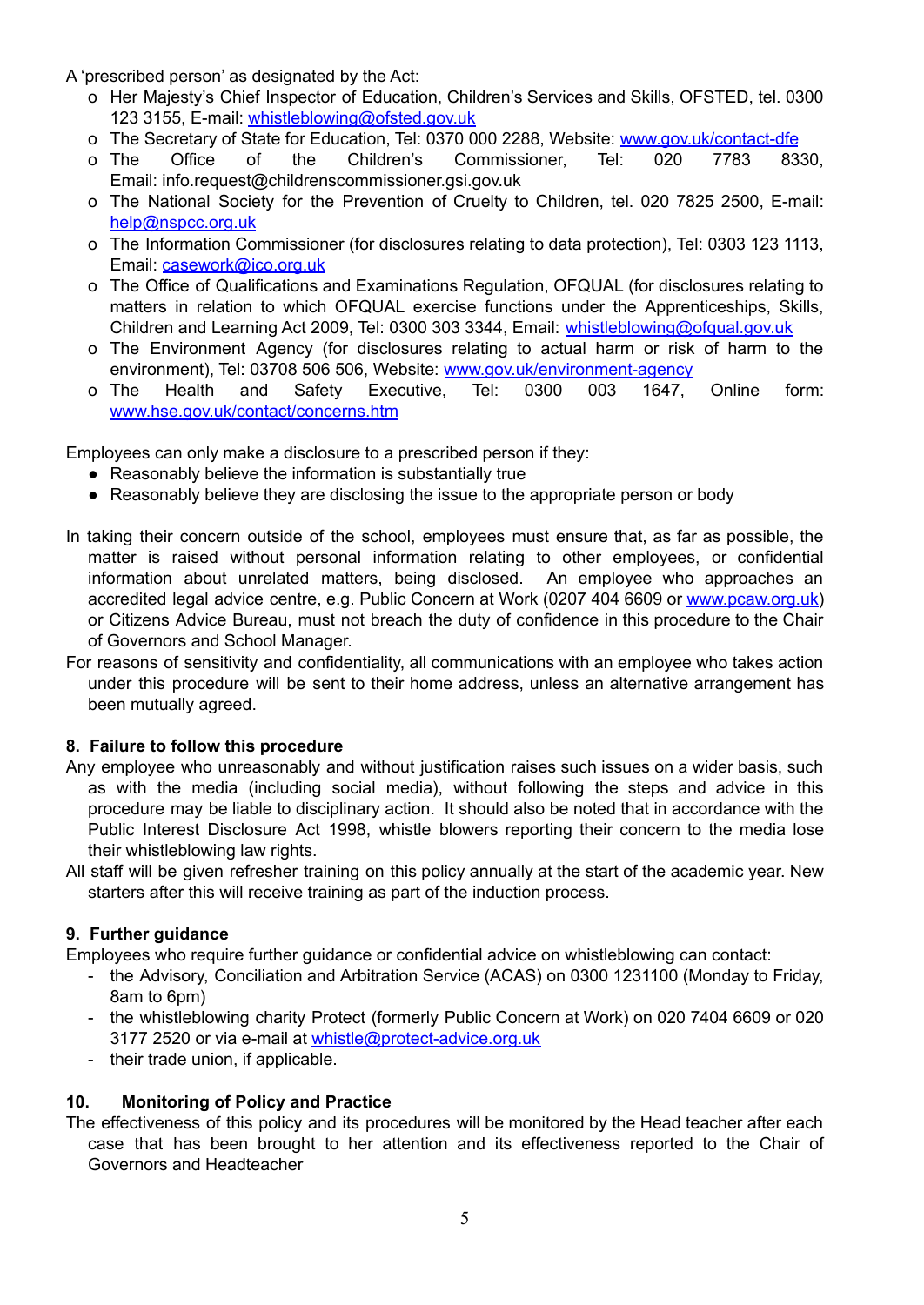# **Appendices**

#### **Section 1: allegations that may meet the harms threshold**

This section applies to all cases in which it is alleged that a current member of staff, including a supply teacher, volunteer or contractor, has:

- Behaved in a way that has harmed a child, or may have harmed a child, and/or
- Possibly committed a criminal offence against or related to a child, and/or
- Behaved towards a child or children in a way that indicates he or she may pose a risk of harm to children, and/or
- Behaved or may have behaved in a way that indicates they may not be suitable to work with children this includes behaviour taking place both inside and outside of school

We will deal with any allegation of abuse quickly, in a fair and consistent way that provides effective child protection while also supporting the individual who is the subject of the allegation.

A 'case manager' will lead any investigation. This will be the headteacher, or the school proprietor where the headteacher is the subject of the allegation. The case manager will be identified at the earliest opportunity.

Our procedures for dealing with allegations will be applied with common sense and judgement.

#### **Suspension of the accused until the case is resolved**

Suspension of the accused will not be the default position, and will only be considered in cases where there is reason to suspect that a child or other children is/are at risk of harm, or the case is so serious that there might be grounds for dismissal. In such cases, we will only suspend an individual if we have considered all other options available and there is no reasonable alternative.

Based on an assessment of risk, we will consider alternatives such as:

- Redeployment within the school so that the individual does not have direct contact with the child or children concerned
- Providing an assistant to be present when the individual has contact with children
- Redeploying the individual to alternative work in the school so that they do not have unsupervised access to children
- Moving the child or children to classes where they will not come into contact with the individual, making it clear that this is not a punishment and parents/carers have been consulted

If in doubt, the case manager will seek views from the school's personnel adviser and the designated officer at the local authority, as well as the police and children's social care where they have been involved.

#### **Definitions for outcomes of allegation investigations**

- **Substantiated:** there is sufficient evidence to prove the allegation
- **Malicious:** there is sufficient evidence to disprove the allegation and there has been a deliberate act to deceive, or to cause harm to the subject of the allegation
- **False:** there is sufficient evidence to disprove the allegation
- **Unsubstantiated:** there is insufficient evidence to either prove or disprove the allegation (this does not imply guilt or innocence)
- **Unfounded**: to reflect cases where there is no evidence or proper basis which supports the allegation being made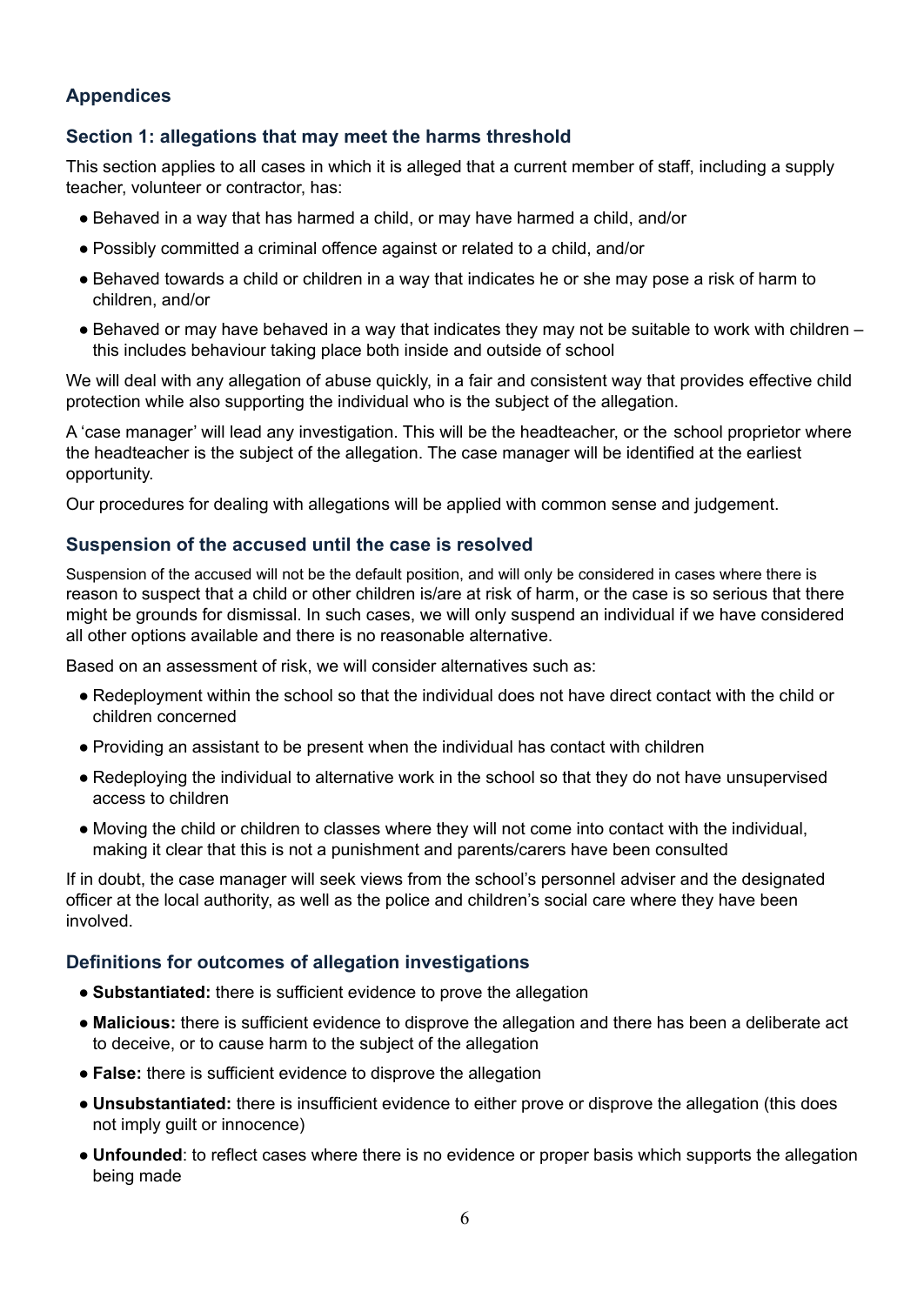# **Procedure for dealing with allegations**

In the event of an allegation that meets the criteria above, the case manager will take the following steps:

- Conduct basic enquiries in line with local procedures to establish the facts to help determine whether there is any foundation to the allegation before carrying on with the steps below
- Discuss the allegation with the designated officer at the local authority. This is to consider the nature, content and context of the allegation and agree a course of action, including whether further enquiries are necessary to enable a decision on how to proceed, and whether it is necessary to involve the police and/or children's social care services. (The case manager may, on occasion, consider it necessary to involve the police *before* consulting the designated officer – for example, if the accused individual is deemed to be an immediate risk to children or there is evidence of a possible criminal offence. In such cases, the case manager will notify the designated officer as soon as practicably possible after contacting the police)
- Inform the accused individual of the concerns or allegations and likely course of action as soon as possible after speaking to the designated officer (and the police or children's social care services, where necessary). Where the police and/or children's social care services are involved, the case manager will only share such information with the individual as has been agreed with those agencies
- Where appropriate (in the circumstances described above), carefully consider whether suspension of the individual from contact with children at the school is justified or whether alternative arrangements such as those outlined above can be put in place. Advice will be sought from the designated officer, police and/or children's social care services, as appropriate
- Where the case manager is concerned about the welfare of other children in the community or the individual's family, they will discuss these concerns with the DSL and make a risk assessment of the situation. If necessary, the DSL may make a referral to children's social care
- **If immediate suspension is considered necessary**, agree and record the rationale for this with the designated officer. The record will include information about the alternatives to suspension that have been considered, and why they were rejected. Written confirmation of the suspension will be provided to the individual facing the allegation or concern within 1 working day, and the individual will be given a named contact at the school and their contact details
- **If it is decided that no further action is to be taken** in regard to the subject of the allegation or concern, record this decision and the justification for it and agree with the designated officer what information should be put in writing to the individual and by whom, as well as what action should follow both in respect of the individual and those who made the initial allegation
- **If it is decided that further action is needed**, take steps as agreed with the designated officer to initiate the appropriate action in school and/or liaise with the police and/or children's social care services as appropriate
- Provide effective support for the individual facing the allegation or concern, including appointing a named representative to keep them informed of the progress of the case and considering what other support is appropriate.
- Inform the parents or carers of the child/children involved about the allegation as soon as possible if they do not already know (following agreement with children's social care services and/or the police, if applicable). The case manager will also inform the parents or carers of the requirement to maintain confidentiality about any allegations made against teachers (where this applies) while investigations are ongoing. Any parent or carer who wishes to have the confidentiality restrictions removed in respect of a teacher will be advised to seek legal advice
- Keep the parents or carers of the child/children involved informed of the progress of the case (only in relation to their child – no information will be shared regarding the staff member)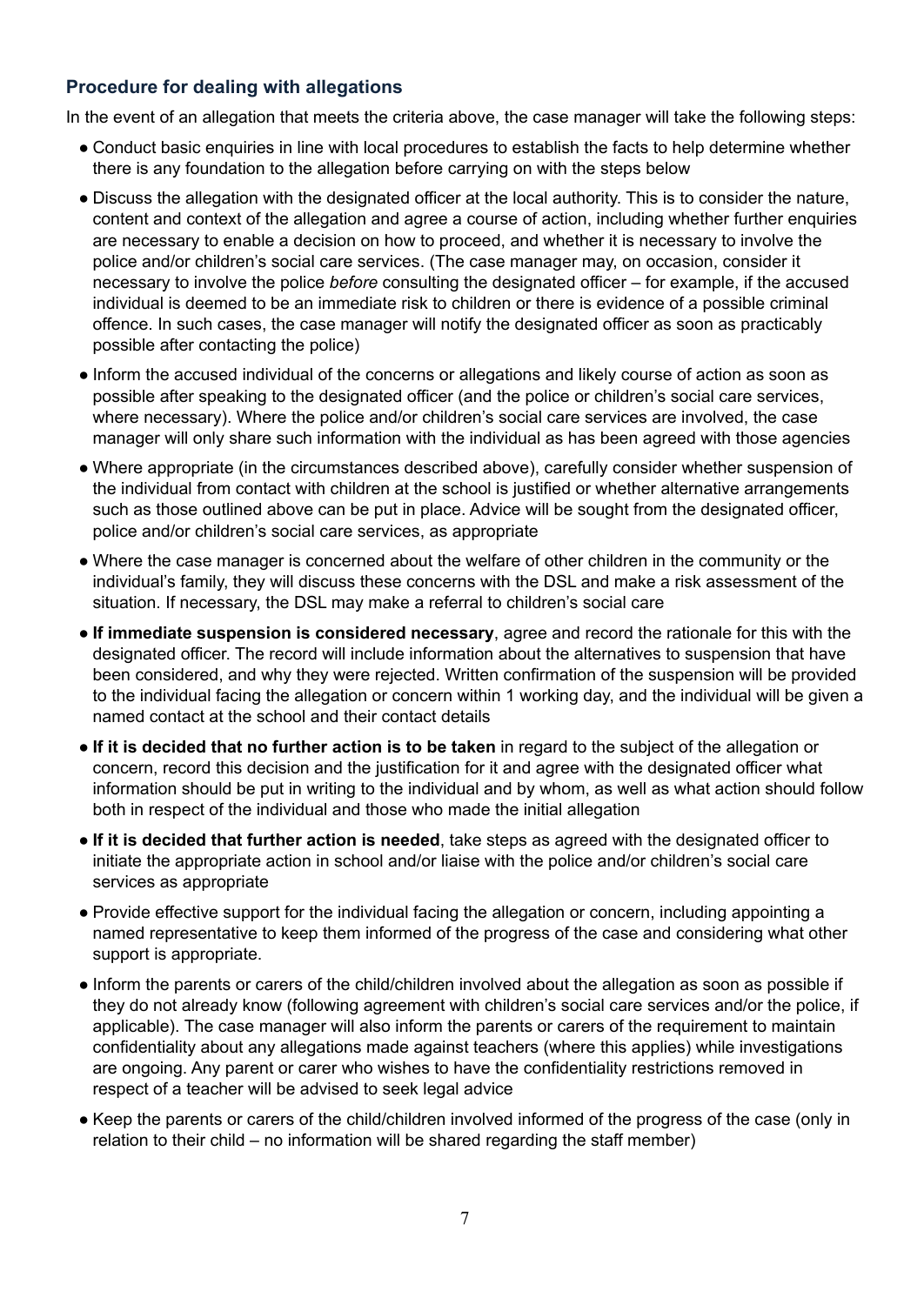• Make a referral to the DBS where it is thought that the individual facing the allegation or concern has engaged in conduct that harmed or is likely to harm a child, or if the individual otherwise poses a risk of harm to a child

We will inform Ofsted of any allegations of serious harm or abuse by any person living, working, or looking after children at the premises (whether the allegations relate to harm or abuse committed on the premises or elsewhere), and any action taken in respect of the allegations. This notification will be made as soon as reasonably possible and always within 14 days of the allegations being made.

If the school is made aware that the secretary of state has made an interim prohibition order in respect of an individual, we will immediately suspend that individual from teaching, pending the findings of the investigation by the Teaching Regulation Agency.

Where the police are involved, wherever possible the school will ask the police at the start of the investigation to obtain consent from the individuals involved to share their statements and evidence for use in the school's disciplinary process, should this be required at a later point.

#### **Additional considerations for supply teachers and all contracted staff**

- If there are concerns or an allegation is made against someone not directly employed by the school, such as a supply teacher or contracted staff member provided by an agency, we will take the actions below in addition to our standard procedures.
- We will not decide to stop using an individual due to safeguarding concerns without finding out the facts and liaising with our LADO to determine a suitable outcome
- The governing board will discuss with the agency whether it is appropriate to suspend the individual, or redeploy them to another part of the school, while the school carries out the investigation
- We will involve the agency fully, but the school will take the lead in collecting the necessary information and providing it to the LADO as required
- We will address issues such as information sharing, to ensure any previous concerns or allegations known to the agency are taken into account (we will do this, for example, as part of the allegations management meeting or by liaising directly with the agency where necessary)

When using an agency, we will inform them of our process for managing allegations, and keep them updated about our policies as necessary, and will invite the agency's HR manager or equivalent to meetings as appropriate.

### **Timescales**

We will deal with all allegations as quickly and effectively as possible and will endeavour to comply with the following timescales, where reasonably practicable:

- Any cases where it is clear immediately that the allegation is unsubstantiated or malicious should be resolved within 1 week
- If the nature of an allegation does not require formal disciplinary action, appropriate action should be taken within 3 working days
- If a disciplinary hearing is required and can be held without further investigation, this should be held within 15 working days

However, these are objectives only and where they are not met, we will endeavour to take the required action as soon as possible thereafter.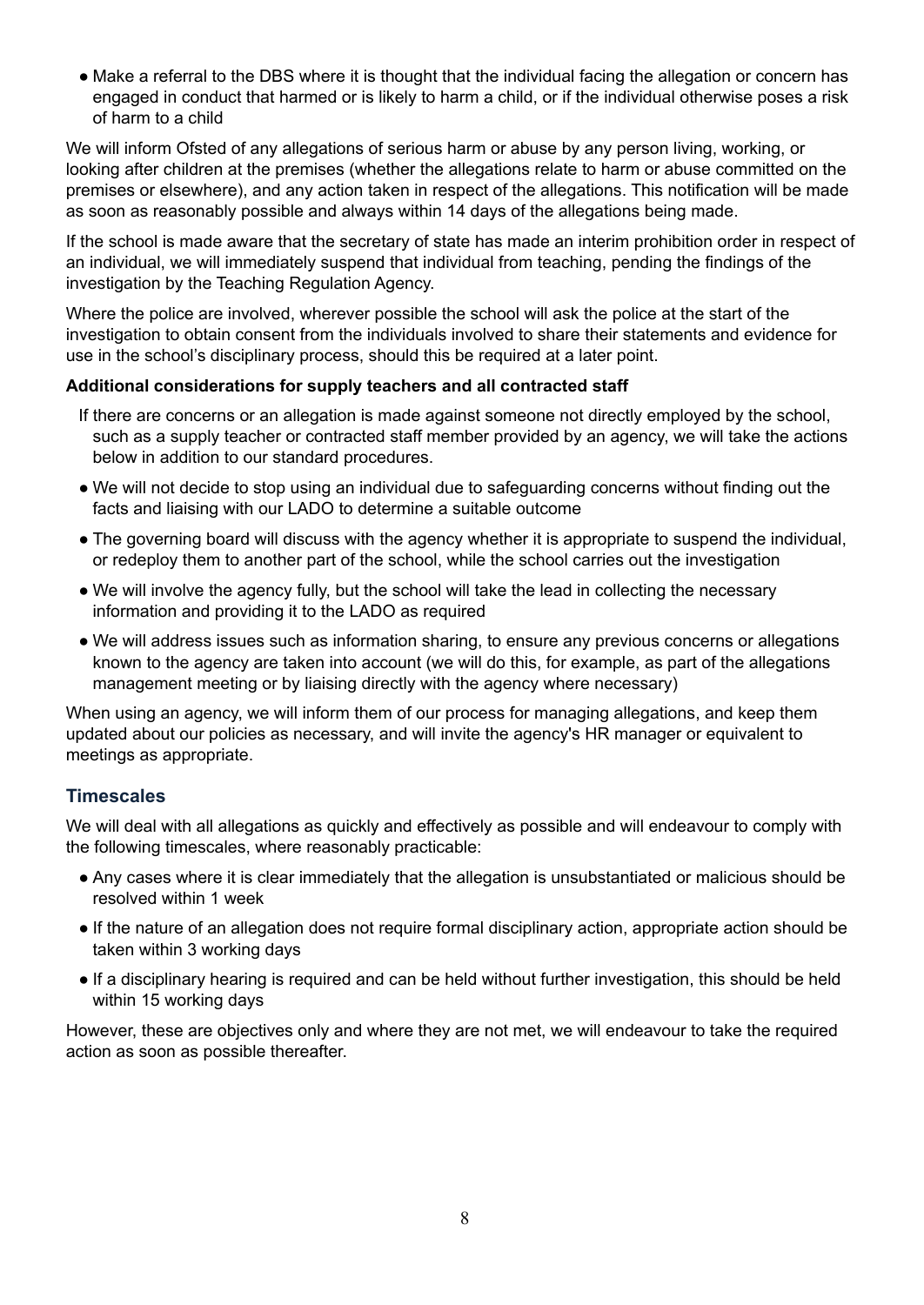# **Specific actions**

#### **Action following a criminal investigation or prosecution**

The case manager will discuss with the local authority's designated officer whether any further action, including disciplinary action, is appropriate and, if so, how to proceed, taking into account information provided by the police and/or children's social care services.

#### **Conclusion of a case where the allegation is substantiated**

If the allegation is substantiated and the individual is dismissed or the school ceases to use their services, or the individual resigns or otherwise ceases to provide their services, the school will make a referral to the DBS for consideration of whether inclusion on the barred lists is required.

If the individual concerned is a member of teaching staff, the school will consider whether to refer the matter to the Teaching Regulation Agency to consider prohibiting the individual from teaching.

#### **Individuals returning to work after suspension**

If it is decided on the conclusion of a case that an individual who has been suspended can return to work, the case manager will consider how best to facilitate this.

The case manager will also consider how best to manage the individual's contact with the child or children who made the allegation, if they are still attending the school.

#### **Unsubstantiated, unfounded, false or malicious reports**

If a report is:

- Determined to be unsubstantiated, unfounded, false or malicious, the DSL will consider the appropriate next steps. If they consider that the child and/or person who made the allegation is in need of help, or the allegation may have been a cry for help, a referral to children's social care may be appropriate
- Shown to be deliberately invented, or malicious, the school will consider whether any disciplinary action is appropriate against the individual(s) who made it

### **Unsubstantiated, unfounded, false or malicious allegations**

If an allegation is:

- Determined to be unsubstantiated, unfounded, false or malicious, the LADO and case manager will consider the appropriate next steps. If they consider that the child and/or person who made the allegation is in need of help, or the allegation may have been a cry for help, a referral to children's social care may be appropriate
- Shown to be deliberately invented, or malicious, the school will consider whether any disciplinary action is appropriate against the individual(s) who made it

### **Confidentiality and information sharing**

The school will make every effort to maintain confidentiality and guard against unwanted publicity while an allegation is being investigated or considered.

The case manager will take advice from the LADO, police and children's social care services, as appropriate, to agree:

- Who needs to know about the allegation and what information can be shared
- How to manage speculation, leaks and gossip, including how to make parents or carers of a child/children involved aware of their obligations with respect to confidentiality
- What, if any, information can be reasonably given to the wider community to reduce speculation
- How to manage press interest if, and when, it arises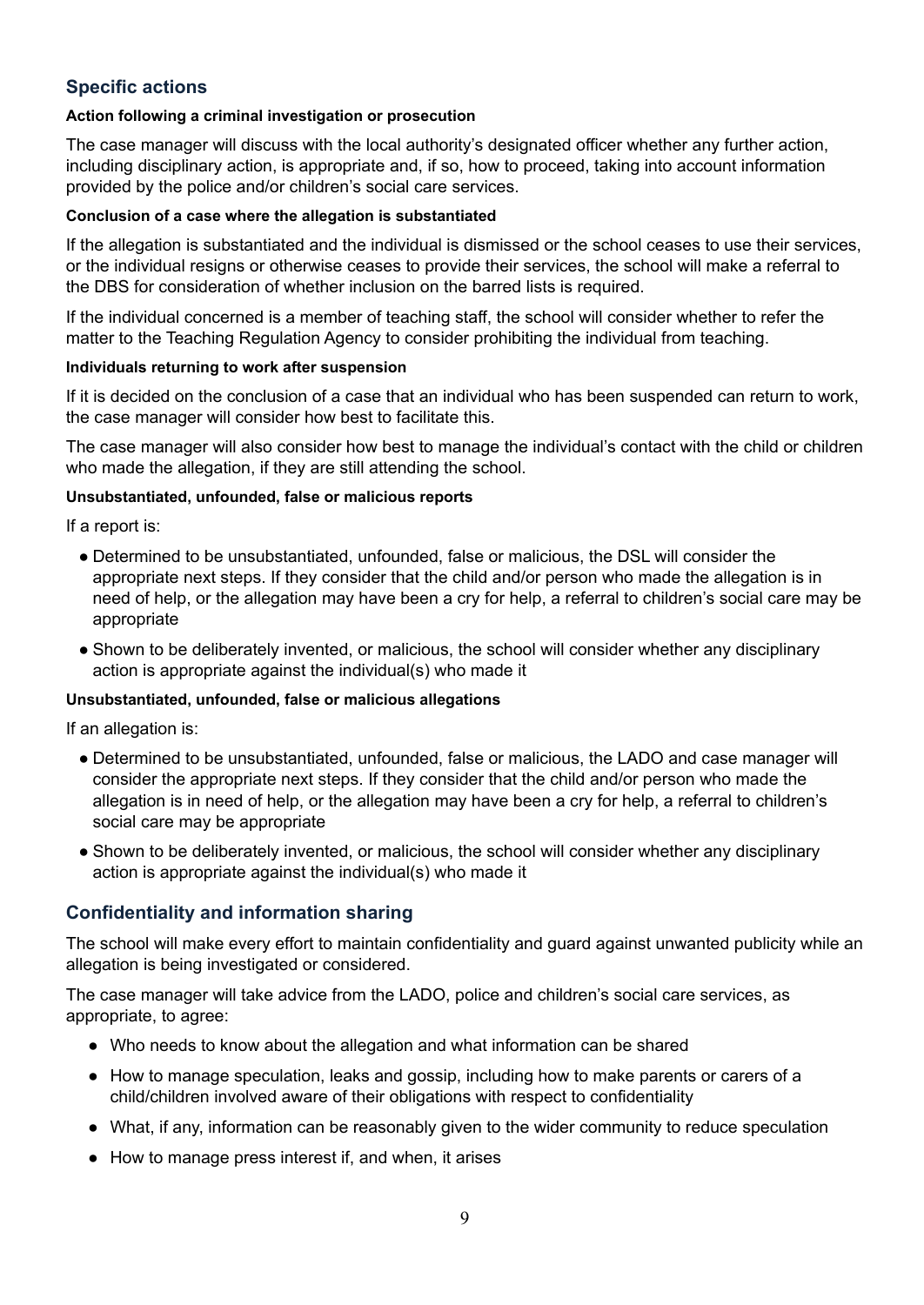# **Record-keeping**

The case manager will maintain clear records about any case where the allegation or concern meets the criteria above and store them on the individual's confidential personnel file for the duration of the case.

The records of any allegation that, following an investigation, is found to be malicious or false will be deleted from the individual's personnel file (unless the individual consents for the records to be retained on the file).

For all other allegations (which are not found to be malicious or false), the following information will be kept on the file of the individual concerned:

- A clear and comprehensive summary of the allegation
- Details of how the allegation was followed up and resolved
- Notes of any action taken, decisions reached and the outcome
- A declaration on whether the information will be referred to in any future reference

In these cases, the school will provide a copy to the individual, in agreement with children's social care or the police as appropriate.

Where records contain information about allegations of sexual abuse, we will preserve these for the Independent Inquiry into Child Sexual Abuse (IICSA), for the term of the inquiry. We will retain all other records at least until the individual has reached normal pension age, or for 10 years from the date of the allegation if that is longer.

#### **References**

When providing employer references, we will:

- Not refer to any allegation that has been found to be false, unfounded, unsubstantiated or malicious, or any repeated allegations which have all been found to be false, unfounded, unsubstantiated or malicious
- Include substantiated allegations, provided that the information is factual and does not include opinions

### **Learning lessons**

After any cases where the allegations are *substantiated*, the case manager will review the circumstances of the case with the local authority's designated officer to determine whether there are any improvements that we can make to the school's procedures or practice to help prevent similar events in the future.

This will include consideration of (as applicable):

- Issues arising from the decision to suspend the member of staff
- The duration of the suspension
- Whether or not the suspension was justified
- The use of suspension when the individual is subsequently reinstated. We will consider how future investigations of a similar nature could be carried out without suspending the individual

For all other cases, the case manager will consider the facts and determine whether any improvements can be made.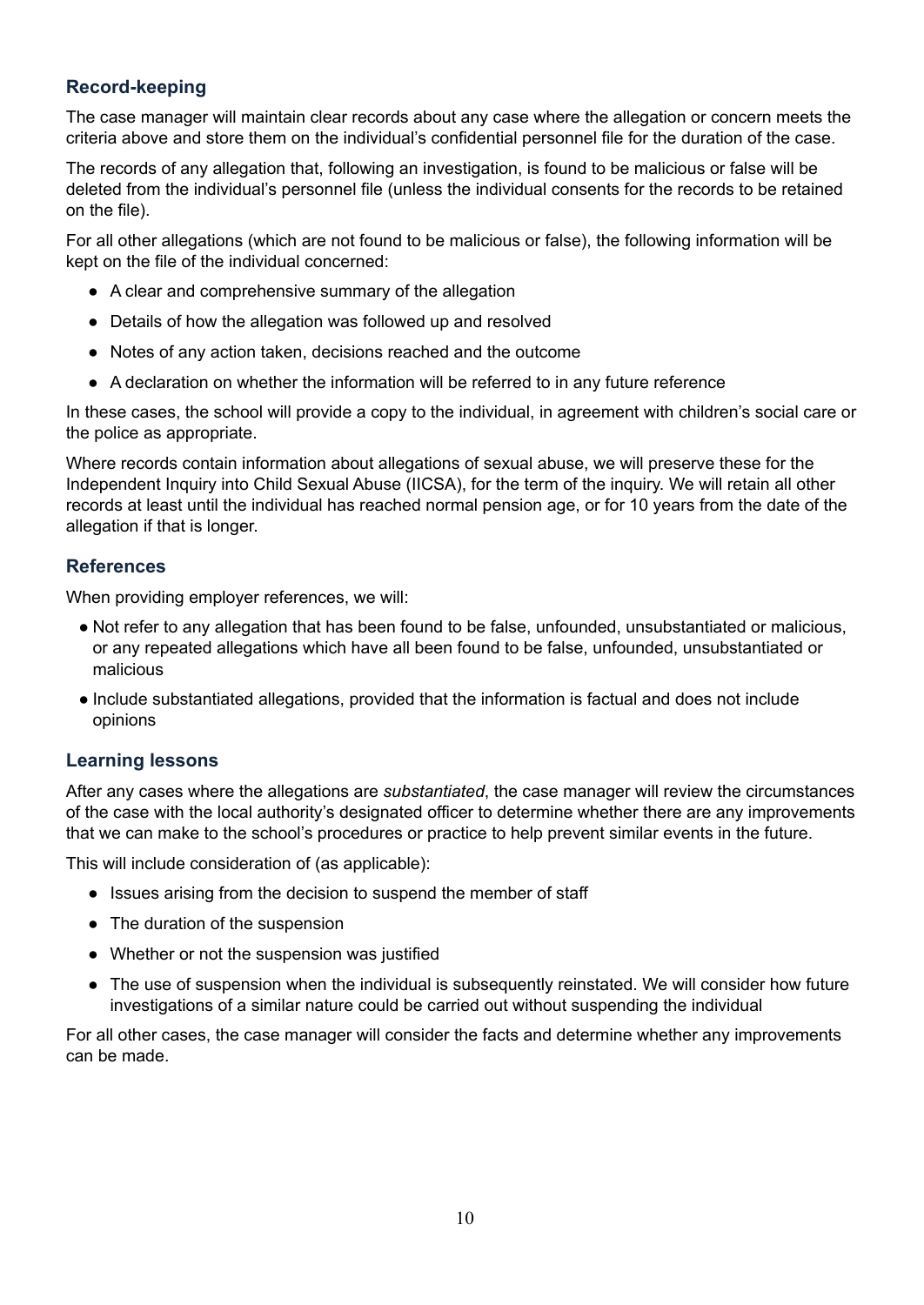### **Non-recent allegations**

Abuse can be reported, no matter how long ago it happened. We will report any non-recent allegations made by a child to the LADO in line with our local authority's procedures for dealing with non-recent allegations. Where an adult makes an allegation to the school that they were abused as a child, we will advise the individual to report the allegation to the police.

#### **Section 2: concerns that do not meet the harm threshold**

This section applies to all concerns (including allegations) about members of staff, including supply teachers, volunteers and contractors, which do not meet the harm threshold set out in section 1 above.

Concerns may arise through, for example:

- Suspicion
- Complaint
- Disclosure made by a child, parent or other adult within or outside the school
- Pre-employment vetting checks

We recognise the importance of responding to and dealing with any concerns in a timely manner to safeguard the welfare of children.

#### **Definition of low-level concerns**

The term 'low-level' concern is any concern – no matter how small – that an adult working in or on behalf of the school may have acted in a way that:

- Is inconsistent with the staff code of conduct, including inappropriate conduct outside of work, **and**
- Does not meet the allegations threshold or is otherwise not considered serious enough to consider a referral to the designated officer at the local authority

Examples of such behaviour could include, but are not limited to:

- Being overly friendly with children
- Having favourites
- Taking photographs of children on their mobile phone
- Engaging with a child on a one-to-one basis in a secluded area or behind a closed door
- Using inappropriate sexualised, intimidating or offensive language

#### **Sharing low-level concerns**

We recognise the importance of creating a culture of openness, trust and transparency to encourage all staff to share low-level concerns so that they can be addressed appropriately.

We will create this culture by:

- Ensuring staff are clear about what appropriate behaviour is, and are confident in distinguishing expected and appropriate behaviour from concerning, problematic or inappropriate behaviour, in themselves and others
- Empowering staff to share any low-level concerns as per section 7.7 of this policy
- Empowering staff to self-refer
- Addressing unprofessional behaviour and supporting the individual to correct it at an early stage
- Providing a responsive, sensitive and proportionate handling of such concerns when they are raised
- Helping to identify any weakness in the school's safeguarding system